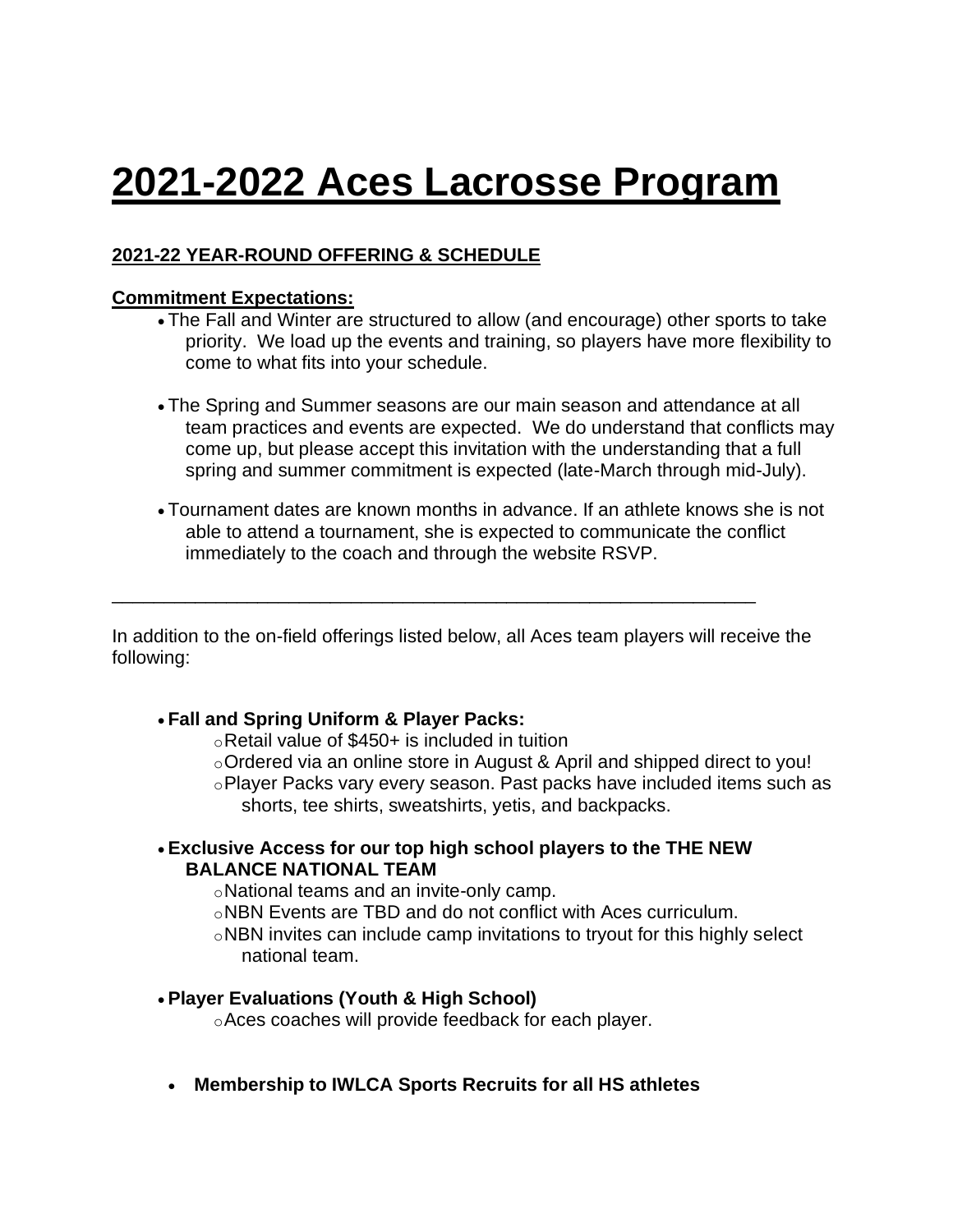• IWLCA is the organization for most women's lacrosse college coaches. Membership to Sports Recruits allows the HS athlete to create a recruiting profile, upload films, search colleges, and communicate with coaches directly.

• Aces participates in several IWCLA tournaments and coaches can access player profiles during tournaments to help with recruiting and to evaluate players

## • **Recruiting Package Option**

• High school students who seek to play in college can select the Recruiting Package at the time of registration for an additional \$450.

• Athletes who select the package will work with Coach Caitlin Roberts, the former head coach at Curry College, for one-on-one college counseling, assistance with online profiles, communications from players, and more.

• Coach Roberts will evaluate players and work with athletes to match to colleges.

• Coach Roberts will contact the college coaches via phone on behalf of the athlete to promote the player

• Coach Roberts will work with families, athletes, and other Aces coaches for easier communication and assessment of the process.

## • **And much more..**

# *FALL 2021*

## **TEAM PRACTICES: Fall Training Sessions**

- *SUNDAY PRACTICES* in the Plymouth/Kingston area.
	- o September 12, 19, 26; October 3, 10, 17, 24
	- o All grades will play in the afternoon/evening.
	- o *Time and place TBD*
- *WEDNESDAY NIGHT SKILLS AND GOALIE SESSIONS* in

Middleboro @ Field of Dreams w/ lights

- o September 15, 22, 29; October 6, 13, 20, & 27
	- Youth Player and Goalies: 6:00-7:00pm
	- High School Players and Goalies: 7:00-8:00pm

## **TOURNAMENTS:**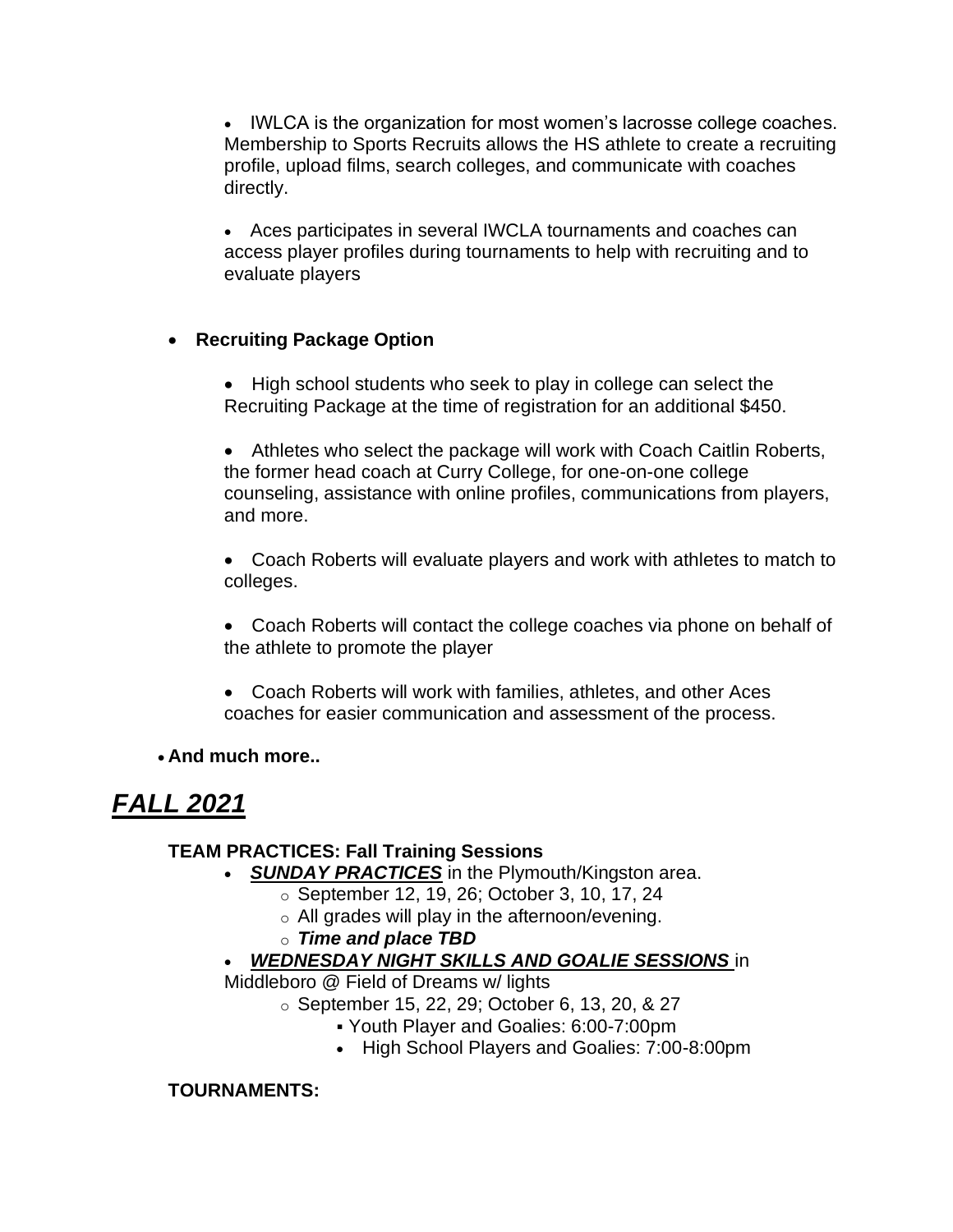- Each team will have two tournaments
- Events will be on Saturday's or Sunday's in Oct & early November
	- Youth tournaments @ Devens, MA Fall Fear (10/9 weekend) & New England Chill (10/18 weekend). Possible 3rd tournament 10/30 in Weymouth.
	- High School tournaments (**both are Sunday recruiting tournaments**) New England Chill on 10/17 at Devens, MA and New England Showcase in Wilbraham, MA on November 7, 2021
	- WE WORK TO HAVE NO INTERFERENCE WITH FALL SPORTS

# *WINTER*

#### **WINTER SKILL SESSIONS, GOALIE CLINICS, AND PICKUP GAMES:**

o8 Sunday evening team skills in Starland, Hanover, MA are included oAces will offer numerous a la carte winter skills offerings (not included in tuition).

- . We will have something almost every night of the week in numerous locations. You will be able to pick/pay for the offering(s) that work for you.
- Options will include skills, goalie clinics, and pickup games
- **Locations may include Falmouth, Duxbury, Hanover, Weymouth, Sandwich**
- o Aces may offer a la carte tournament options

# *SPRING 2022*

#### **YOUTH SPRING PRACTICES and EVENTS: 4-5 team event offerings for each team.**

- Each Team will have Team practices or games in March (indoor or outdoor, depending on weather)
- Events will not take place during town lacrosse games.
- Options will provide competitive play for our youth athletes during the spring season.

#### **High School will not play due to MIAA bona fide athlete rules**

# *SUMMER 2022*

# **SUMMER TEAM PRACTICES:**

• **Mid JUNE – Mid/End of JULY**